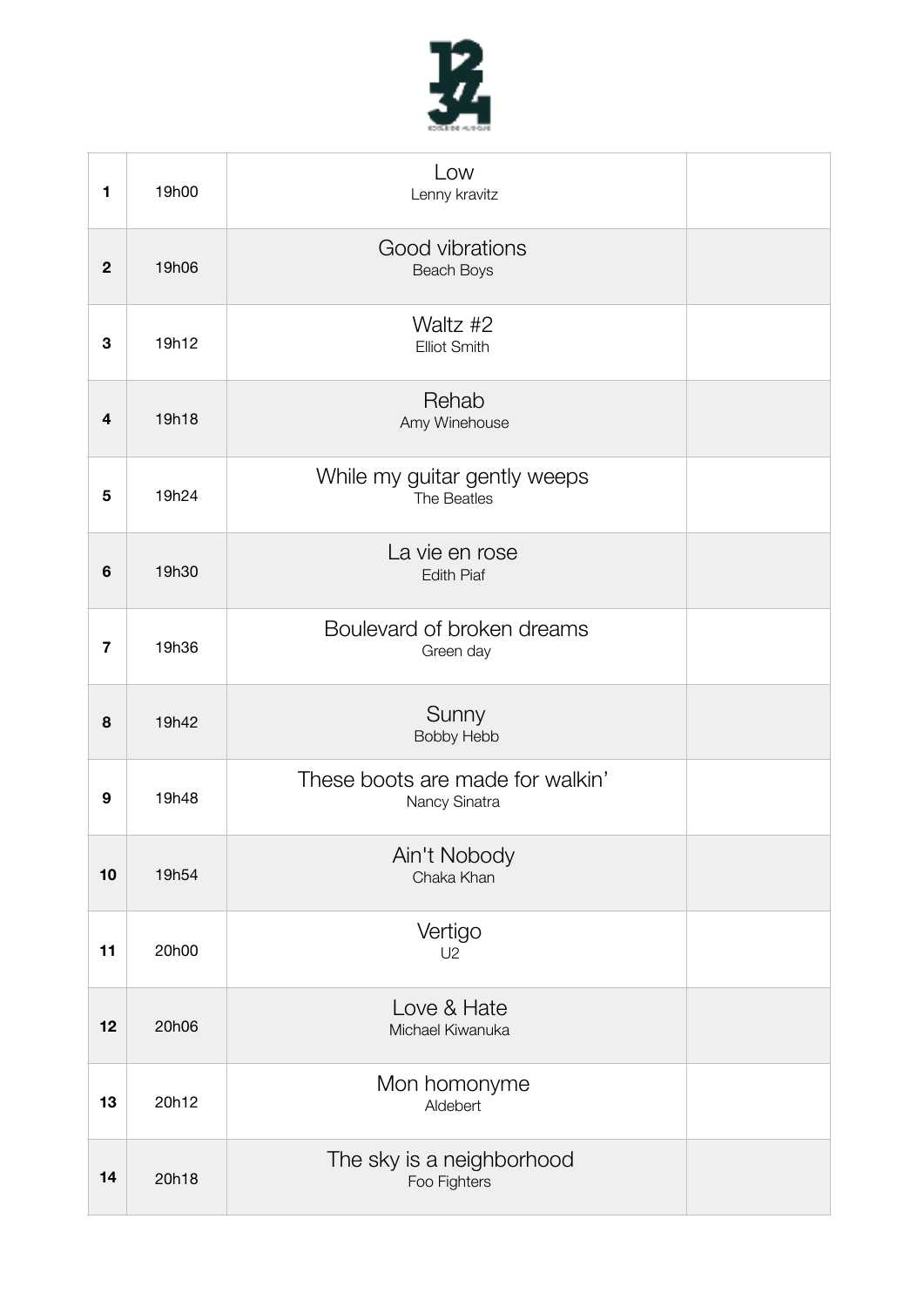

| 15 | 20h24 | La nuit n'en finit plus<br>Petula Clark     |  |
|----|-------|---------------------------------------------|--|
| 16 | 20h30 | Golden baby<br>Coeur de pirate              |  |
| 17 | 20h36 | Je veux tes yeux<br>Angèle                  |  |
| 18 | 20h42 | Tandem<br>Vanessa Paradis                   |  |
| 19 | 20h48 | Walk this way<br><b>RUN DMC Aerosmith</b>   |  |
|    | 20h54 | ENTRACTE                                    |  |
| 20 | 21h10 | Wake me up when september ends<br>Green Day |  |
| 21 | 21h16 | Comment te dire adieu<br>Françoise Hardy    |  |
| 22 | 21h22 | Man i feel like a woman<br>Shaina Twaine    |  |
| 23 | 21h28 | London Calling<br>The clash                 |  |
| 24 | 21h34 | Danielle Nicole Band<br>Wolf Den            |  |
| 25 | 21h40 | Sway<br>Dean Martin                         |  |
| 26 | 21h46 | Les fleurs<br>Clara Luciani                 |  |